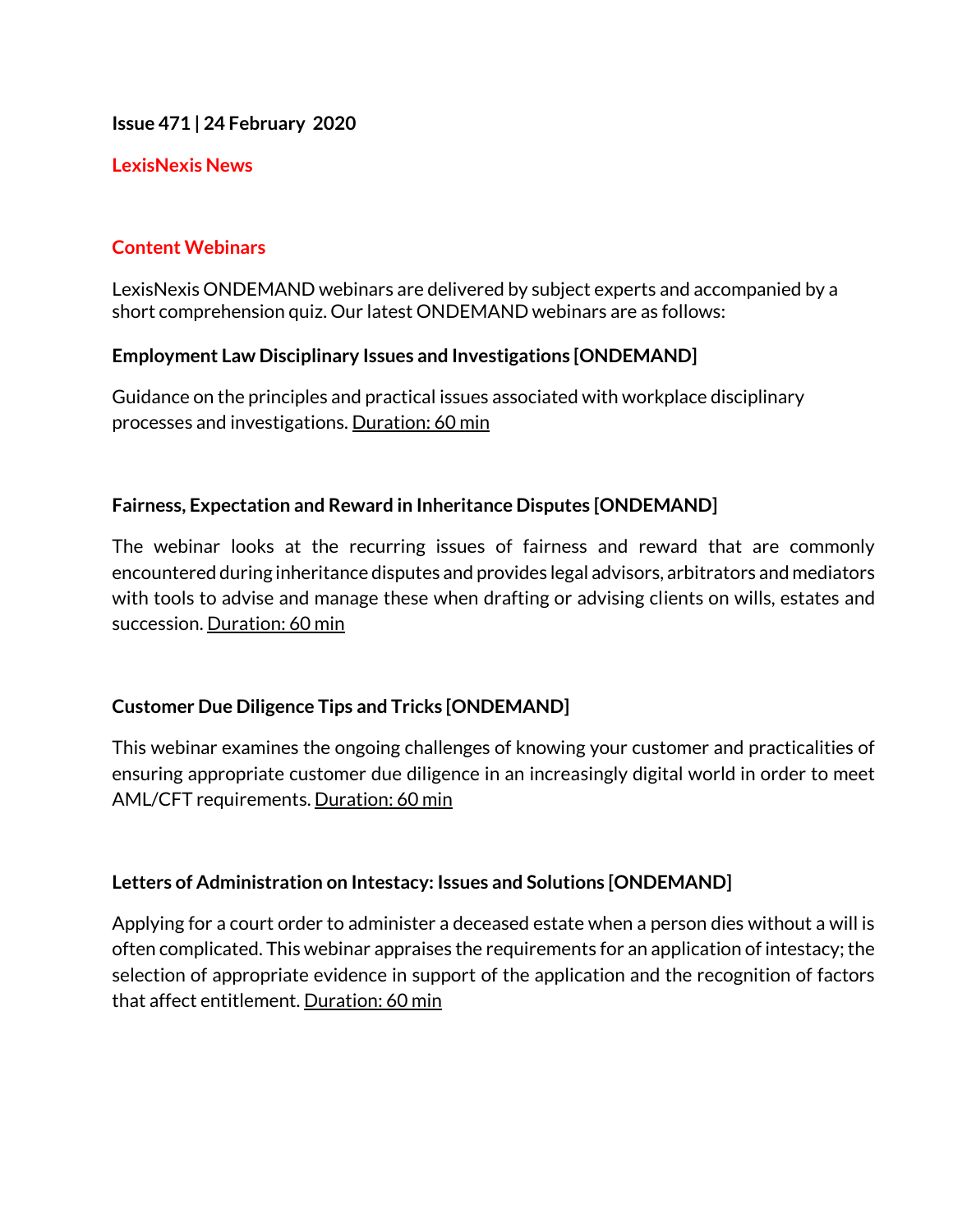# **Letters of Administration with the Will Annexed [ONDEMAND]**

The application process for Letters of Administration with the will annexed differs from probate applications and knowing what matters need to be considered and addressed and supported by evidence, or indeed omitted, when making an application, is not always clear. This webinar provides guidance on recognising the key requirements for the preparation of a valid will and the requirements for making an improperly executed will declared valid. Duration: 60 min

# **Product Support Webinars**

# **Did you know that our LexisNexis training webinars are complimentary, and most are CPD compliant?**

# **Getting Started with Lexis Draft Webinar – Monday, 24th of February at 12pm**

Lexis Draft is a legal drafting solution which contains legal proofreading, editorial review, research and analytical tools for accurate, consistent and efficient drafting. These tools will help reduce professional liability risks whilst improving your competitive advantage through increased productivity. This session uses real life sample drafting documents. Duration: 60 min

# **General: Getting Started with Lexis Advance – Thursday, 27th of February at 4pm**

This session examines methods of conducting searches on Lexis Advance, from understanding the algorithm that runs behind the scenes of Lexis Advance, to applying advanced filters to generate effective results. Learn to set up alerts and folders, share documents, customise your publications pod and favourites, ensuring that the platform is working efficiently for your research needs. Duration: 60 min

# **CaseBase & LexCite on Lexis Advance – Tuesday, 3rd of March at 1pm**

This session will focus on how CaseBase and LexCite work on Lexis Advance. Both of these provide valuable insights into the material on Lexis Advance that relates to the primary law you are investigating. Learn how to access this information with ease, saving time and maximising research efficiency. Duration: 60 min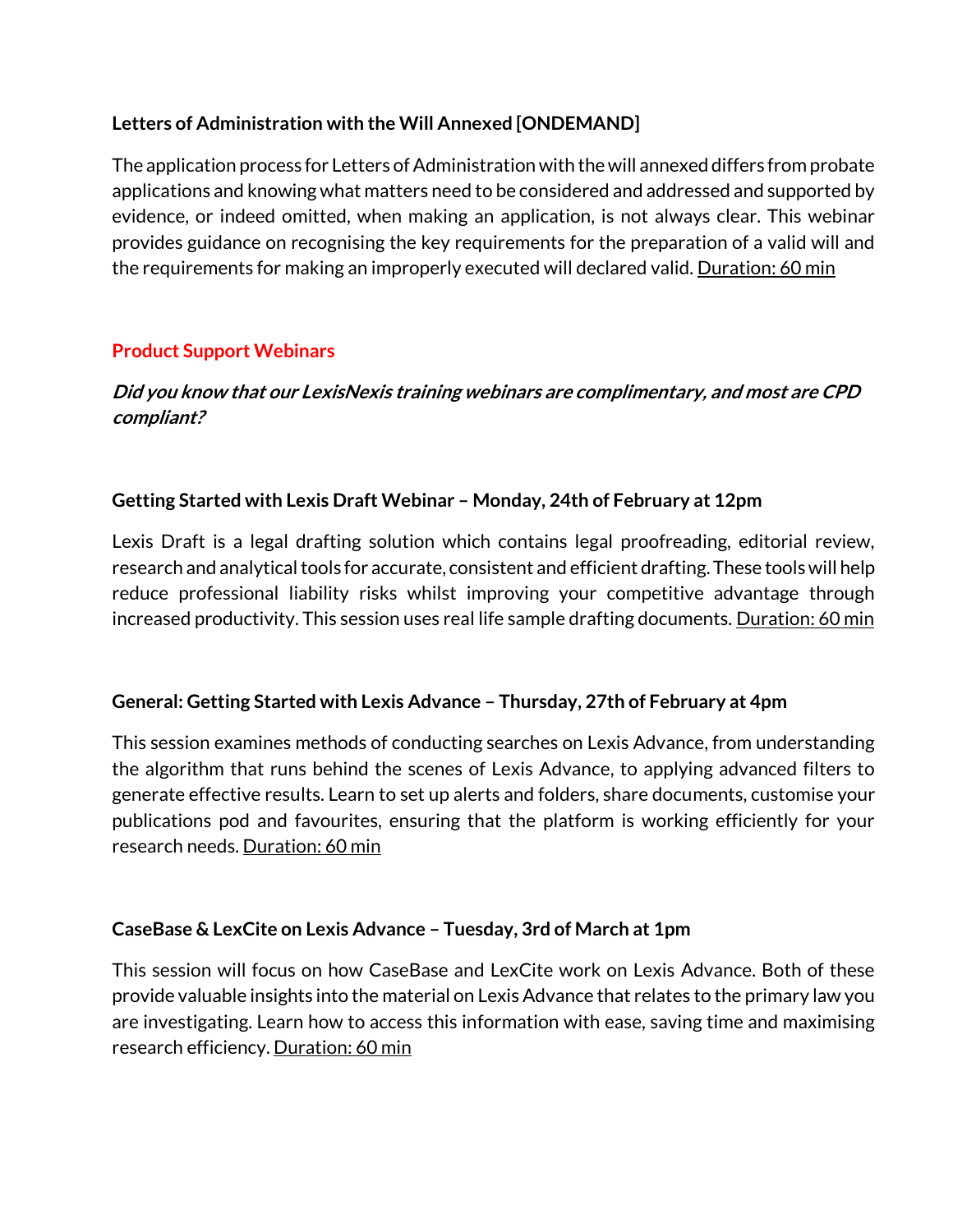#### **Commercial**

#### **Company and Securities Law Bulletin**

Issue 1 is now available online.

Issue 1 features headnotes on *Frucor Beverages Ltd v Blumberg* [2019] NZCA 547 and *Ngati Tama Custodian Trustee Ltd v Phillips* [2019] NZCA 647*.* It also features a Legislative Update.

#### **Employment**

#### **Practical Guidance: Employment**

Latest Legal Update:

Case summary — Determination of employee's constructive dismissal

#### **Practical Guidance: Employment Law for Employers**

Latest Legal Update:

Businesses advised to prepare for coronavirus

#### **Family**

#### **Practical Guidance: Family**

Latest Legal Updates

Principal Family Court Judge Moran announces changes to the system of baby uplifts by Oranga Tamariki

#### **Textbooks**

**Family Law in New Zealand, 19th edition** Henaghan & Atkin et al RRP\*incl GST: \$165.00 ISBN: 9781988546100 (book) Publication date: December 2019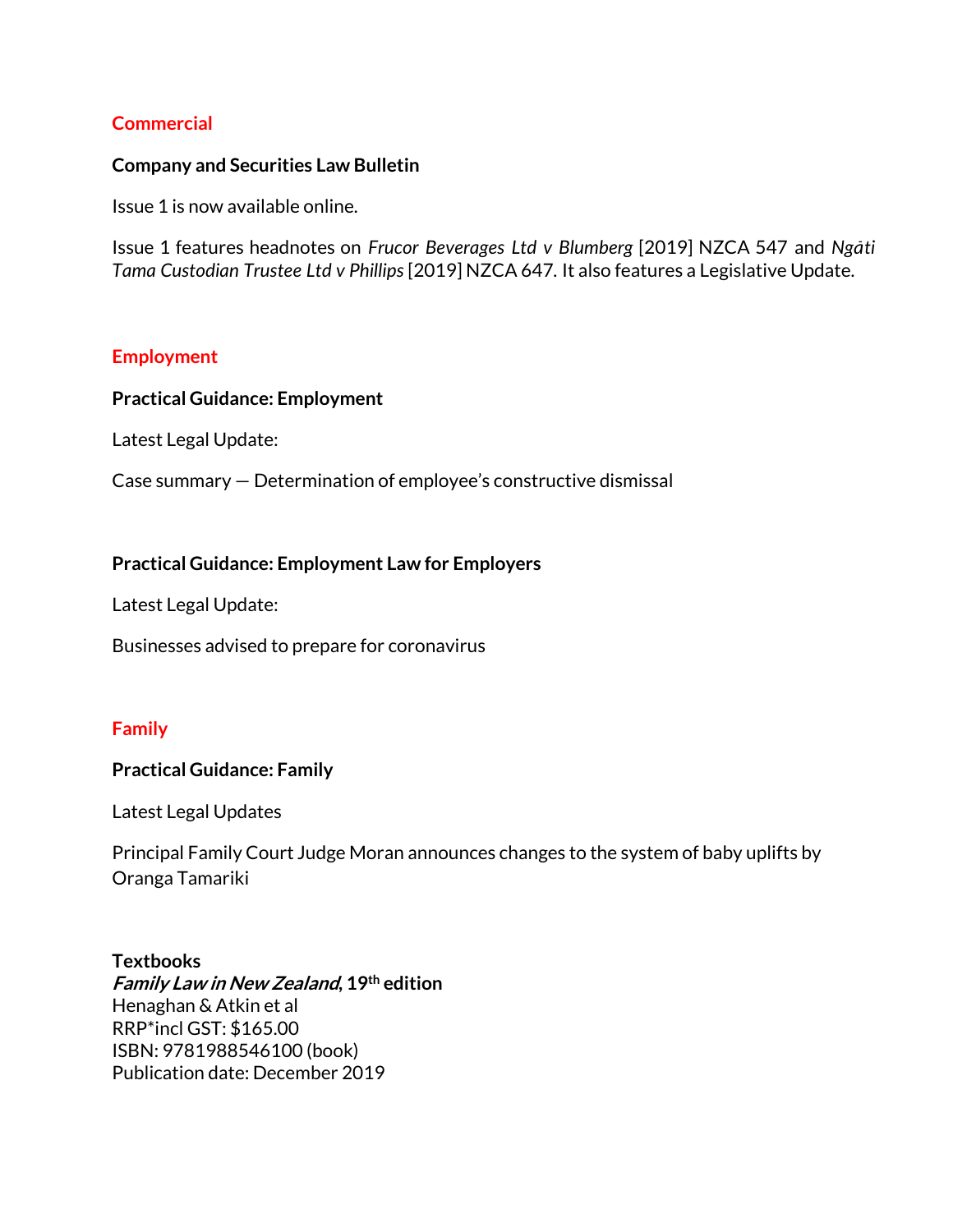# **Family Law Legislation, 19th edition**

LNNZ RRP\*incl GST: \$140.00 ISBN: 9781988546186 (book) – two volume set Publication date: December 2019

#### **Family Law Policy in New Zealand, 5th edition**

Mark Henaghan & Bill Atkin (editors) RRP\*incl GST: \$160.00 \$144.00 (pre-order price) ISBN: 9780947514969 (book) Publication date: March 2020

### **International Law**

**Textbook Public International Law: A New Zealand Perspective**  Alberto Costi (editor) RRP\*incl GST: \$220.00 \$198.00 (pre-order price) ISBN: 9781877511042 (book) Publication date: March 2020

# **Property**

**Textbooks McMorland & Gibbons on Unit Titles and Cross-Leases, 2nd edition** Don McMorland & Thomas Gibbons RRP\*incl GST: \$180.00 ISBN: 9781988546179 (book) Publication date: December 2019

# **Principles of Land Law in New Zealand, 3rd edition**

Don McMorland RRP\*incl GST: \$200.00 \$180.00 (pre-order price) ISBN: 9781988546230 Publication date: April 2020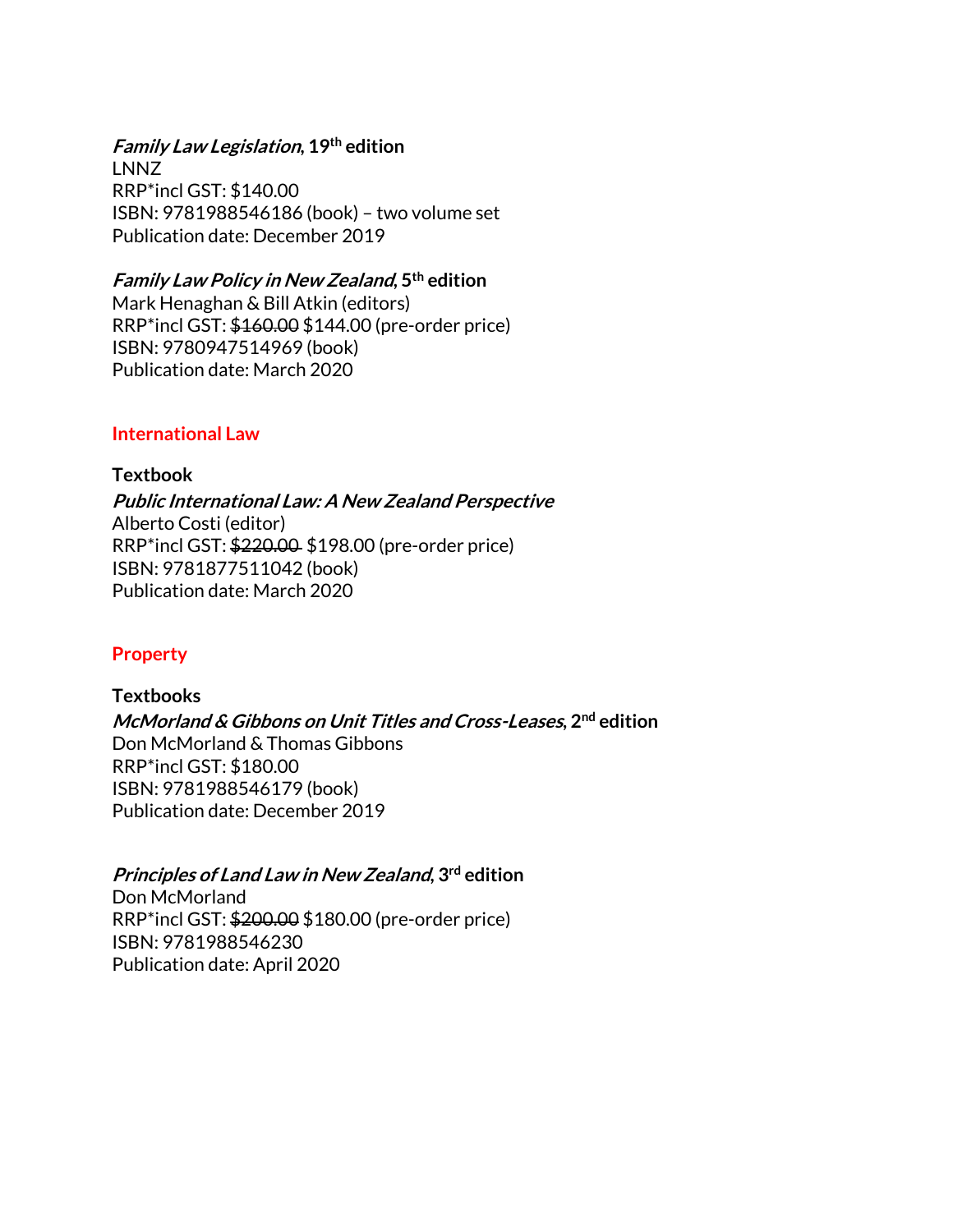### **Succession**

#### **Practical Guidance: Succession**

Latest Legal Updates

Public Trust failed to give details of \$200,000 estate

### **Trusts**

### **Practical Guidance: Trusts**

Latest Legal Updates

Beneficiaries of trusts will have the right to ask for information on trust assets

Trusts Act 2019 changes the obligations of trustees

How role of trustee has developed

**Textbook Nevill's Companion to the Trusts Act 2019** Lindsay Breach

RRP\*incl GST: \$120.00 ISBN: 9780947514617 (book) Publication date: November 2019

# **Various**

#### **New Zealand Law Reports**

# **[2019] 3 NZLR Part 5**

The following cases are included in Part 5:

- *FTG Securities Ltd v Bank of New Zealand* [2019] 3 NZLR 607 20 February 2019
- *Xiao v Department of Internal Affairs* [2019] 3 NZLR 622 23 July 2019
- *Lyttle v R* [2019] 3 NZLR 636 24 July 2019
- *Zhang v R* [2019] 3 NZLR 648 21 October 2019
- *Raukawa Settlement Trust v Waitangi Tribunal* [2019] 3 NZLR 722 12 February 2019
- *Craig v Stringer* [2019] 3 NZLR 743 17 June 2019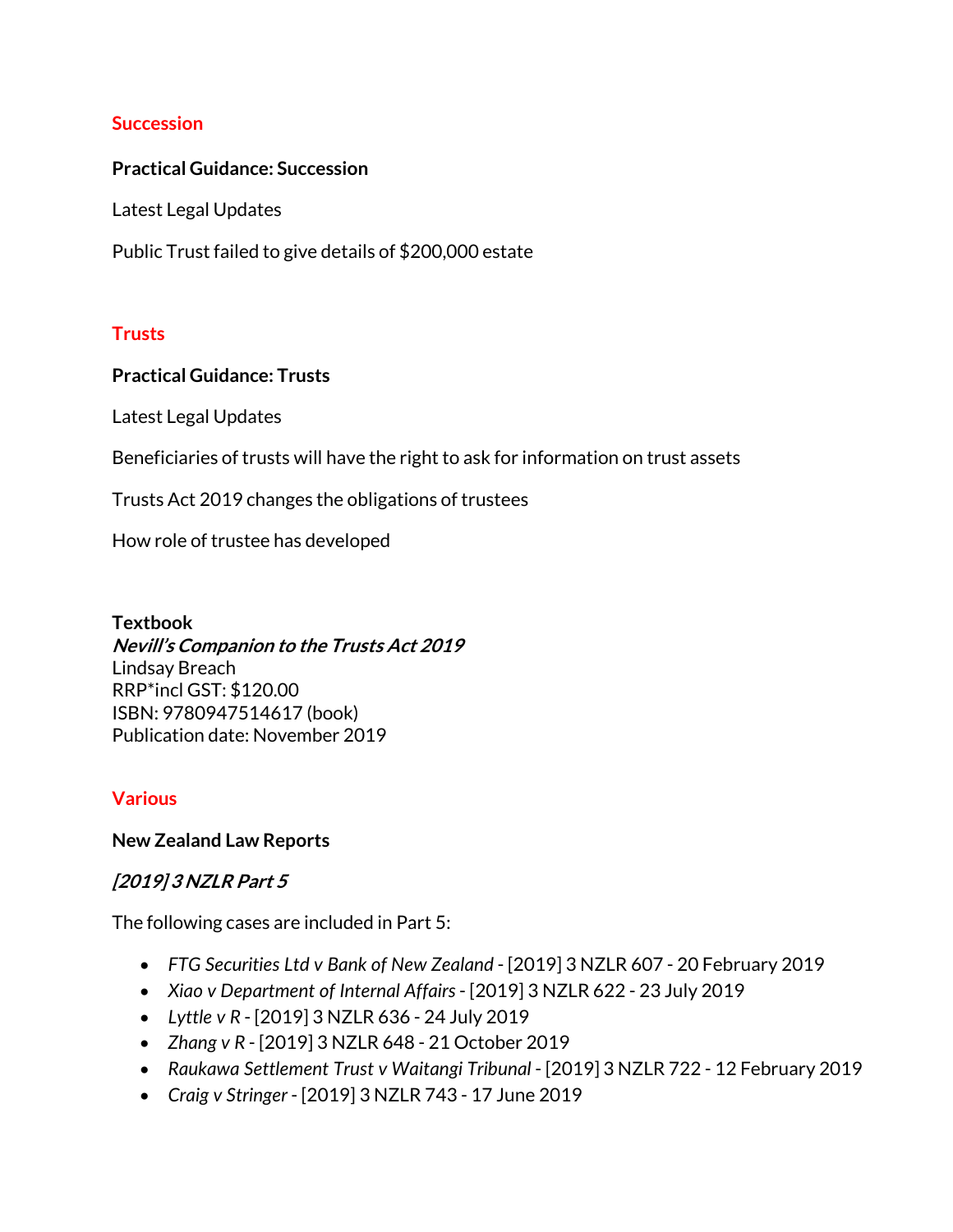# **[2019] 3 NZLR Part 6**

The following cases are included in Part 6:

- *Body Corporate S73368 v Otway* [2019] 3 NZLR 759 19 December 2018
- *W v Health Practitioners Disciplinary Tribunal* [2019] 3 NZLR 779 12 March 2019
- *Young v Attorney-General* [2019] 3 NZLR 808 8 May 2019
- *Dodds v Southern Response Earthquake Services Ltd* [2019] 3 NZLR 826 16 August 2019
- *Attorney-General v Trustees of the Motiti Rohe Moana Trust* [2019] 3 NZLR 876 4 November 2019
- *Commerce Commission v Home Direct Ltd* [2019] 3 NZLR 904 12 November 2019

# **Editor's Notes**

*New Zealand Law Reports* Editor Geoff McLay's *Editor's Notes* is a blog that provides readers with regular commentary on the cases we publish in the Reports. It is designed to not only let you know what is significant in terms of the doctrine in cases reported, but to also provide a flavour of how New Zealand judges are deciding important cases and reveal possible links between what seem like disparate decisions. Cases mentioned therein are linked to the reports on Lexis Advance.

# **Textbooks**

**Kia K***ā***kano Rua te Ture: A te reo M***ā***ori Handbook for the Law** Alana Thomas & Corin Merrick RRP\*incl GST: \$120.00 ISBN: 9780947514891 (book) Publication date: October 2019

# **The Promise of Law: Essays marking the retirement of Dame Sian Elias as Chief Justice of New Zealand**  Simon Mount QC & Max Harris (editors)

RRP\*incl GST: \$85.00 ISBN: 9781988546070 (book) Publication date: December 2019